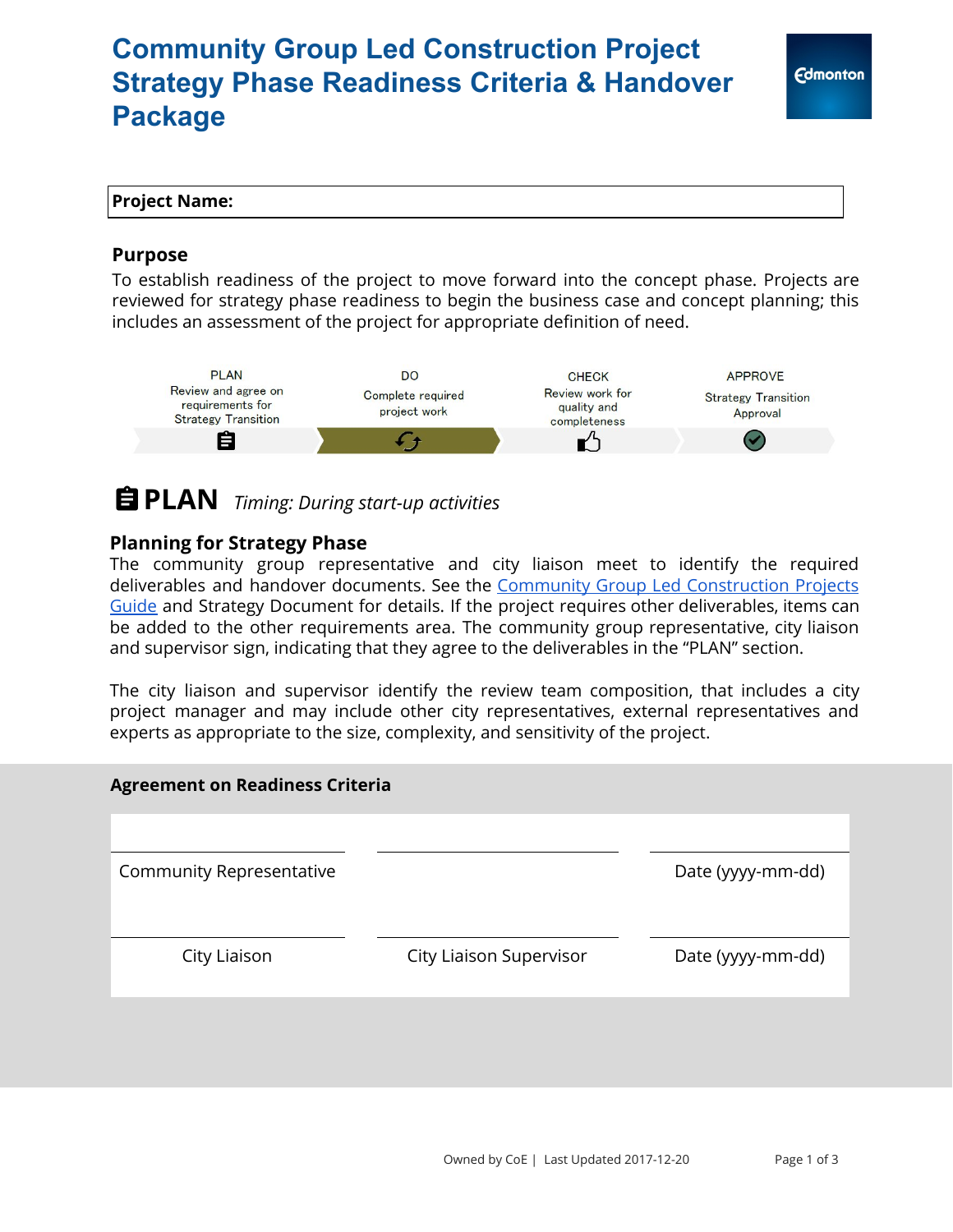# **Community Group Led Construction Project Strategy Phase Readiness Criteria & Handover Package**

### **DO** *Timing: During work execution activities*

#### **Strategy Readiness Criteria**

The community group leads the completion of all agreed upon deliverables with support from the city liaison. The community group confirms that all "Mandatory for Readiness" items have been completed and discusses with the city liaison that the project is ready to move to the next step in the process - CHECK .

|                                                     | <b>Mandatory</b><br>for Readiness | Completed/<br><b>Verified</b> |                                                                                             |
|-----------------------------------------------------|-----------------------------------|-------------------------------|---------------------------------------------------------------------------------------------|
| <b>Deliverable</b>                                  | <b>自</b> PLAN                     | $\bigcirc$ check              | <b>Comment/Links</b>                                                                        |
| <b>Strategy Document</b>                            |                                   |                               |                                                                                             |
| Organizational Profile                              | $\checkmark$                      | $\Box$                        |                                                                                             |
| Project Description                                 | $\checkmark$                      | $\Box$                        |                                                                                             |
| Demographics                                        | $\checkmark$                      | $\Box$                        |                                                                                             |
| <b>Context Analysis</b>                             | $\checkmark$                      | $\Box$                        |                                                                                             |
| <b>Activity Based Needs</b><br>Assessment           | $\checkmark$                      | П                             |                                                                                             |
| Alternatives                                        | $\checkmark$                      | $\Box$                        |                                                                                             |
| <b>Committee Structure</b>                          |                                   |                               |                                                                                             |
| Committee Terms of<br>Reference                     | $\checkmark$                      | П                             |                                                                                             |
| <b>Public/Stakeholders</b>                          |                                   |                               |                                                                                             |
| Public Engagement<br>Charter/Plan                   | $\checkmark$                      | П                             |                                                                                             |
| <b>Public Engagement Results</b><br>"What we Heard" | $\checkmark$                      | $\Box$                        |                                                                                             |
| <b>Other Requirements</b>                           |                                   |                               |                                                                                             |
|                                                     | $\Box$                            |                               | See Community Group Led Construction Project Guide for Glossary (definitions) and Templates |

See <u>Community Group Led [Construction](https://www.edmonton.ca/programs_services/documents/PDF/comm_construction_guide20170622.pdf) Project Guide</u> for Glossary (definitions) and Templates